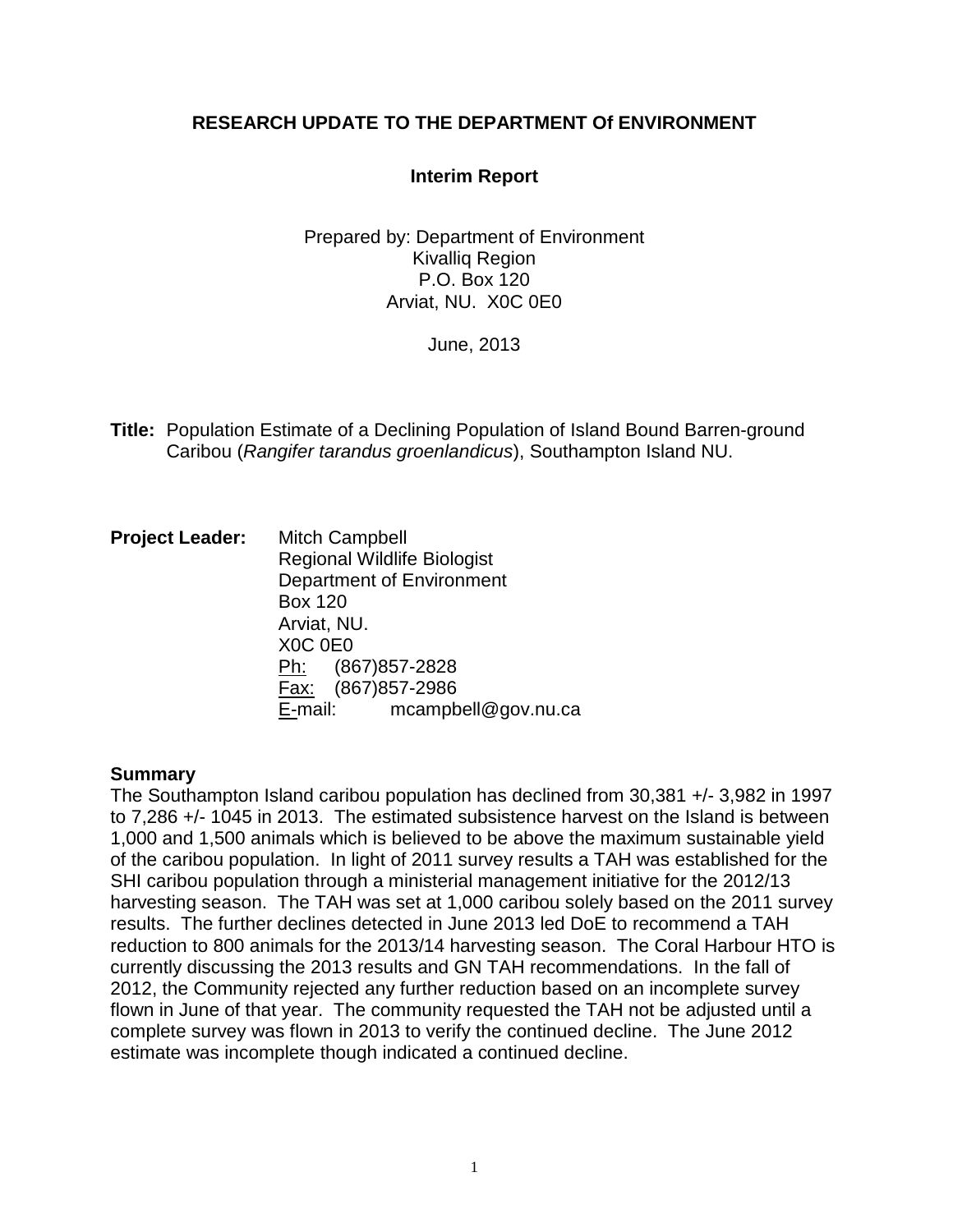Estimates of the Southampton Island Caribou population have been carried out every 2 years between 2003 and 2011 and annually since. Survey cycles were based on the large-scale commercial harvest occurring between 1993 and 2009, and an increased prevalence in the disease *Brucellosis suis* (Figure 1)*.* Survey frequency stepped to annually following the populations decline below the estimated basic needs level of the community. Given the observed continued decline and associated drop in pregnancy rates from ninety percent in previous studies to sixty percent in February 2004 to twenty five percent in February 2005, and the harvest of over 4,000 animals in 2009 too 38% by March 2011, both the DoE and Coral Harbour HTO fears for the long term viability of this population if harvest rates are not brought under strict control quickly.



Figure 1: A history of population estimates, pregnancy rates and disease prevalence for Southampton Island.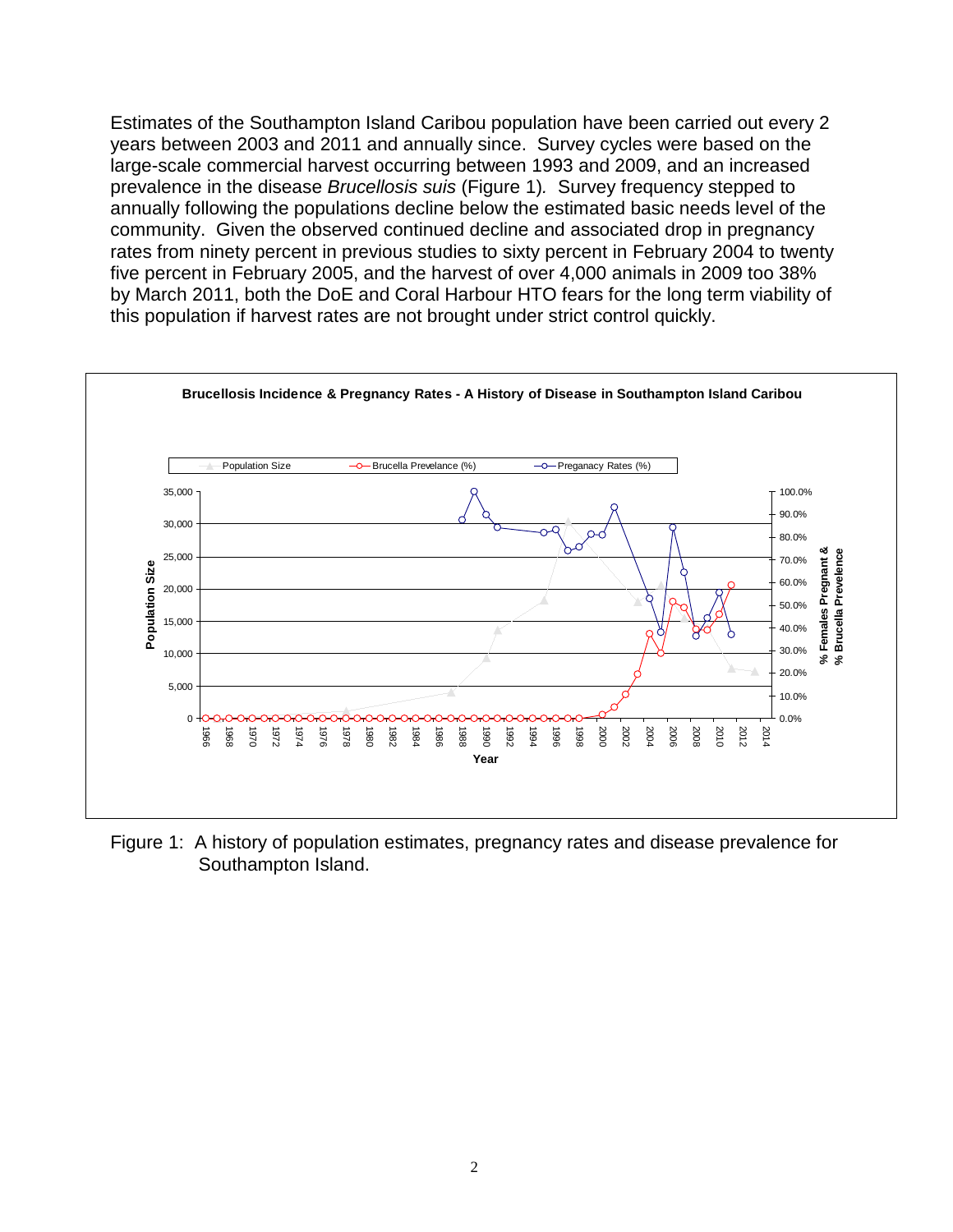# **Background:**

Wolves (*Canis lupus*) and barren-ground caribou (*Rangifer tarandus groenlandicus*) were a common component of Southampton Island ecology until the early 1900's. The decline of these animals became obvious by 1935 and was followed by the local extinction of wolves by 1937 (Parker, 1975). The extirpation of caribou from Southampton Island was complete by 1952, a result in part of over hunting. The absence of this resource was keenly felt by residents of Coral Harbor prompting both the local HTO and government to initiate the re-introduction of caribou onto the Island. In 1967, 14 years following their extirpation, 48 caribou from Coats Island were introduced onto Southampton Island. Caribou numbers have since increased rapidly which is in part due to exceptional range conditions resulting from the 14-year absence of caribou from the Island. The lack of predation and low initial harvest rates also played a role in the overwhelming success of the introduction which was first realized following a population survey in 1978, estimating 1,200 +/- 340 caribou (Heard and Ouellet, 1994). Since the 1978 survey the Southampton caribou population continued to grow rapidly to 5,400 +/- 1,130 in 1987, 9,000 +/- 3,200 in 1990, 13,700 +/- 1,600 in 1991, 18,275 +/- 1,390 in 1995 (Heard and Ouellet, 1994), 30,381 +/- 3,982 in 1997, 17,981 +/- 2,127 in June 2003 (Campbell in prep.), 20,582 +/- 3,065 in June 2005 (Campbell in prep), June 2007 estimated 15,452 +/- 1,858 estimated in June 2007, 13,957 +/- 1,803 estimated in June 2009, 7,762 =+/- 1,259 in June 2011, and most recently 7,286 +/- 1,045 in May 2013. Between June 2003 and May 2013, 9,729 adult males and 13,021 adult females were harvested commercially and an estimated 10,750 males and 10,750 females were harvested domestically for an estimated total of 19,979 males and 23,771 females harvested for a total harvest of 43,750 caribou.

Over the 2005/2006 harvesting season the CFIA (Canadian Food Inspection Agency) received lab results from 400 randomly sampled caribou from the Southampton Island caribou commercial harvest. The results of these studies showed serum prevalence in excess of fifty percent for *Brucella suis*. This extremely high prevalence is troubling first and foremost as a human health issue but also as a herd management issue. This high prevalence potentially explains the low pregnancy rates observed over the 2002, 2003 and 2004 through 2011 harvesting seasons as *Brucella suis* causes miscarriage in breeding cows and possible sterility in bulls. *Brucella suis* is considered a density dependant disease where infection from caribou to caribou largely takes place on calving grounds during the calving season. The restricted Island range of this herd, coupled with recent distributional shifts placing higher densities of animals within more central portions of their range during the calving season, all serve to magnify the transmission of the disease. Increased vigilance in the monitoring of this disease on Southampton Island is required so that we may better understand its long and shortterm implications on the population. The results of this research coupled with frequent estimates to monitor demographic impacts, has had influence on the way we manage barren-ground caribou populations.

With the commercial harvest shut down following the 2009 harvesting season only the subsistence harvest remains. The estimated subsistence harvest on the Island is 1,500 animals annually which based on current pregnancy rates and the 2013 population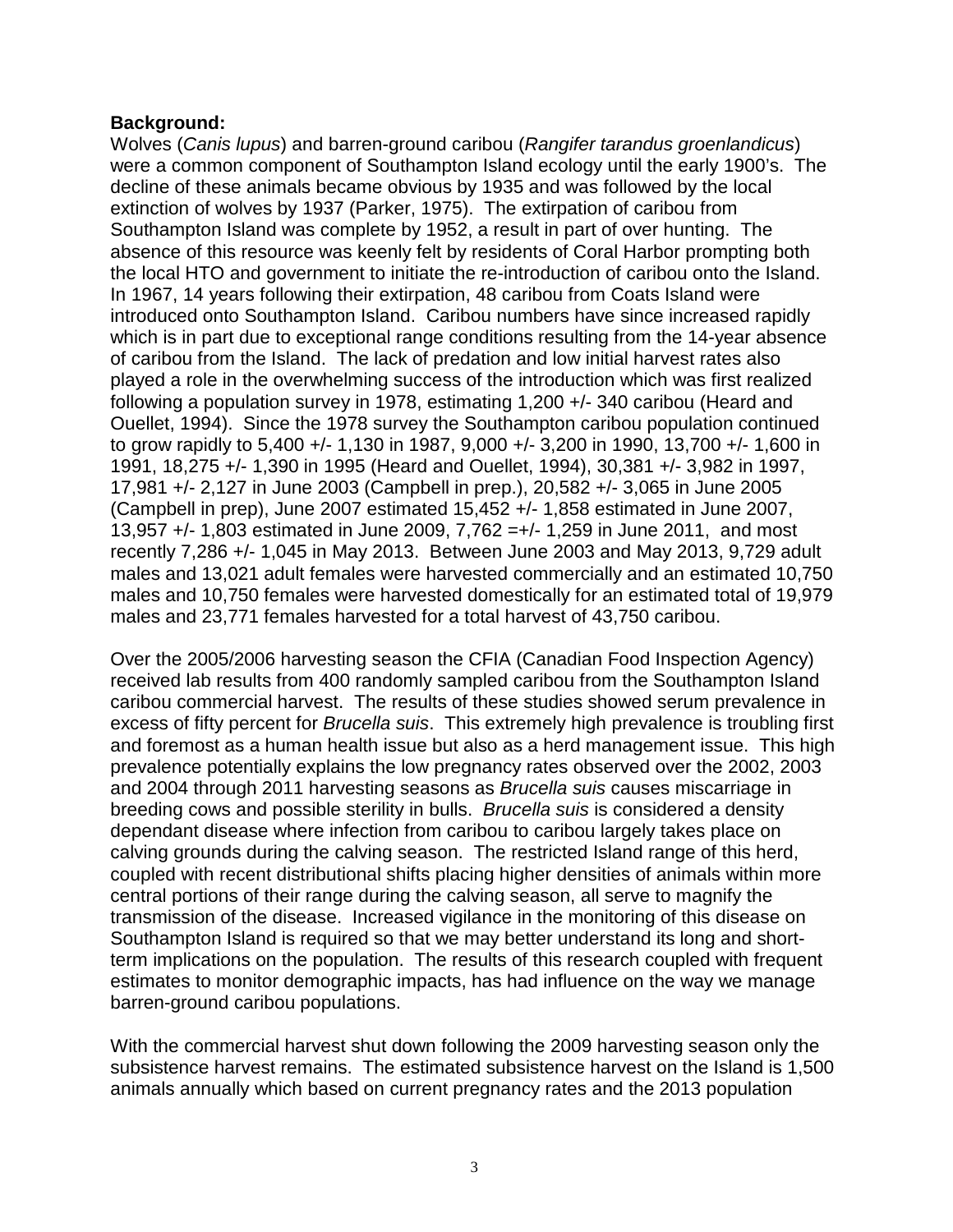estimate, is believed to be above the maximum sustainable yield of the caribou population. In light of 2011 survey results a TAH was established for the SHI caribou population through a ministerial management initiative for the 2012/13 harvesting season. The TAH was set at 1,000 caribou based on 2011 survey results. The continued decline detected in May 2013 led to recommendations to further reduce the TAH to 800 animals. The HTO is currently discussing DoE TAH recommendations based on the May 2013 survey results following an early June meeting with DoE regional management.

#### **Objectives:**

The objectives of this survey were to determine if the Southampton Island caribou herd is increasing, stable or decreasing in light of a high incidence of the disease *Brucella suis* as well as a subsistence harvest believed above the calculated maximum sustainable yield of the population as of June 2011. A population estimate combined with caribou condition, disease prevalence and the condition of their habitat plays an essential role in steering management efforts in a direction that will provide sustainable harvests of caribou on Southampton Island over the long term. The May 2013 population survey addressed the following objectives: **1)** Determined population level and trend of the Southampton Island caribou herd; **2)** Utilized the results to recommend sustainable harvesting limits to foster herd recovery.

# **Study Area:**

At 43,000 Km<sup>2</sup> Southampton Island is the largest Island in Hudson Bay (Figure 1). The entire western and much of the Southeastern portions of the Island are dominated by low, flat often-exposed limestone plains sparsely to densely vegetated by *Dryas integrifolia* (Mountain avens) barrens and *Carex* spp. (Sedge) meadows. The remainder of the Island is shaped by an undulating Precambrian shield dominated by a lichen (*Allectoria spp*., *Cetraria spp*.) and heath tundra (Heard and Ouellet, 1994). The snow season persists from mid-September to mid-June and accumulates up to 133cm of snow (Parker, 1975).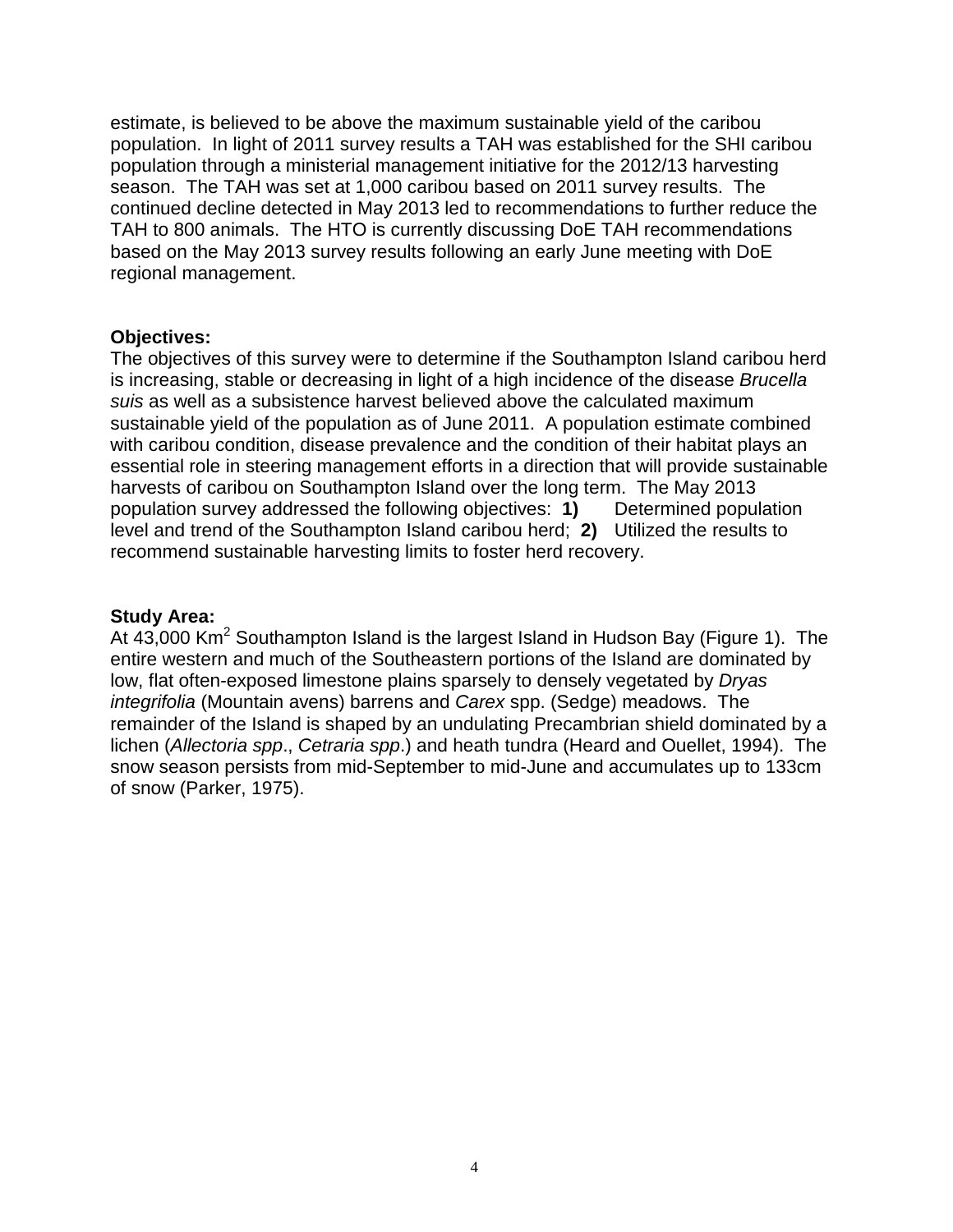

**Figure 1** The Southampton Island study area including White Island.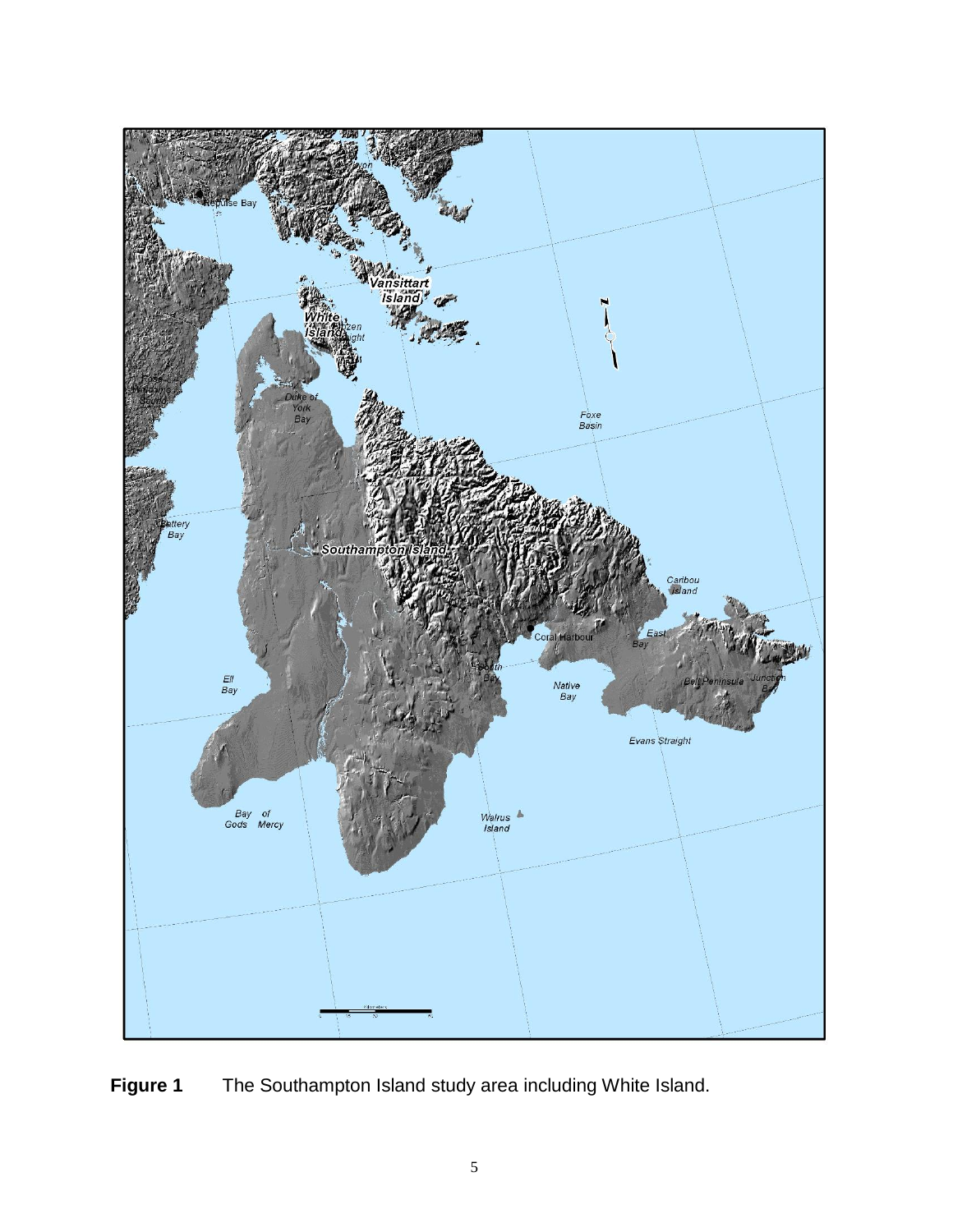#### **Project Design:**

The method used to estimate the SHI (Southampton Island) caribou population incorporated a stratified random transect aerial survey method while utilizing a double observer platform. The double observer platform utilized 4 rather then the conventional 2 observers, thus increasing the detection of caribou. The method was chosen for reasons of continuity as well as appropriateness. The stratified random transect aerial survey technique is widely accepted as being the most cost effective means of estimating wild populations of ungulates while providing a high level of precision. The use of a double observer platform improves survey accuracy and precision while increasing the number of community representatives involved in the field program.

A high endurance high wing Cessna Grand Caravan was used as the survey vehicle. Survey coverage varied from 10 to 23 percent utilizing an 800 meter strip width (400 meters per side) while maintaining 400 foot elevation above the ground. Strip width calculations were confirmed by flying perpendicularly over runway distance markers or other fixed distance markers periodically throughout the survey. The strip width area for all abundance surveys was 400 meters per side (Figure 2). Actual survey effort was allocated proportionally to historic density in order to optimize the number of transects flown in each stratum (Figure 3). Survey data was analyzed using Jolly's method 2 for unequal sample sizes. The double observer platform utilized four independent, dedicated observers, two on the left side of the aircraft and two on the right. Two data recorders, one for the left and one for the right, recorded all observations as primary (front) secondary (rear) or both (front and rear) for each of the left side and right side (Figure 4).



**Figure 2** Schematic diagram of aircraft configuration for strip width sampling (Norton-Griffiths, 1978). W is marked out on the tarmac, and the two lines of sight a' –  $a - A$  and  $b' - b - B$  established. The dowels/streamers are attached to the struts at a and b. a' and b' are the window marks.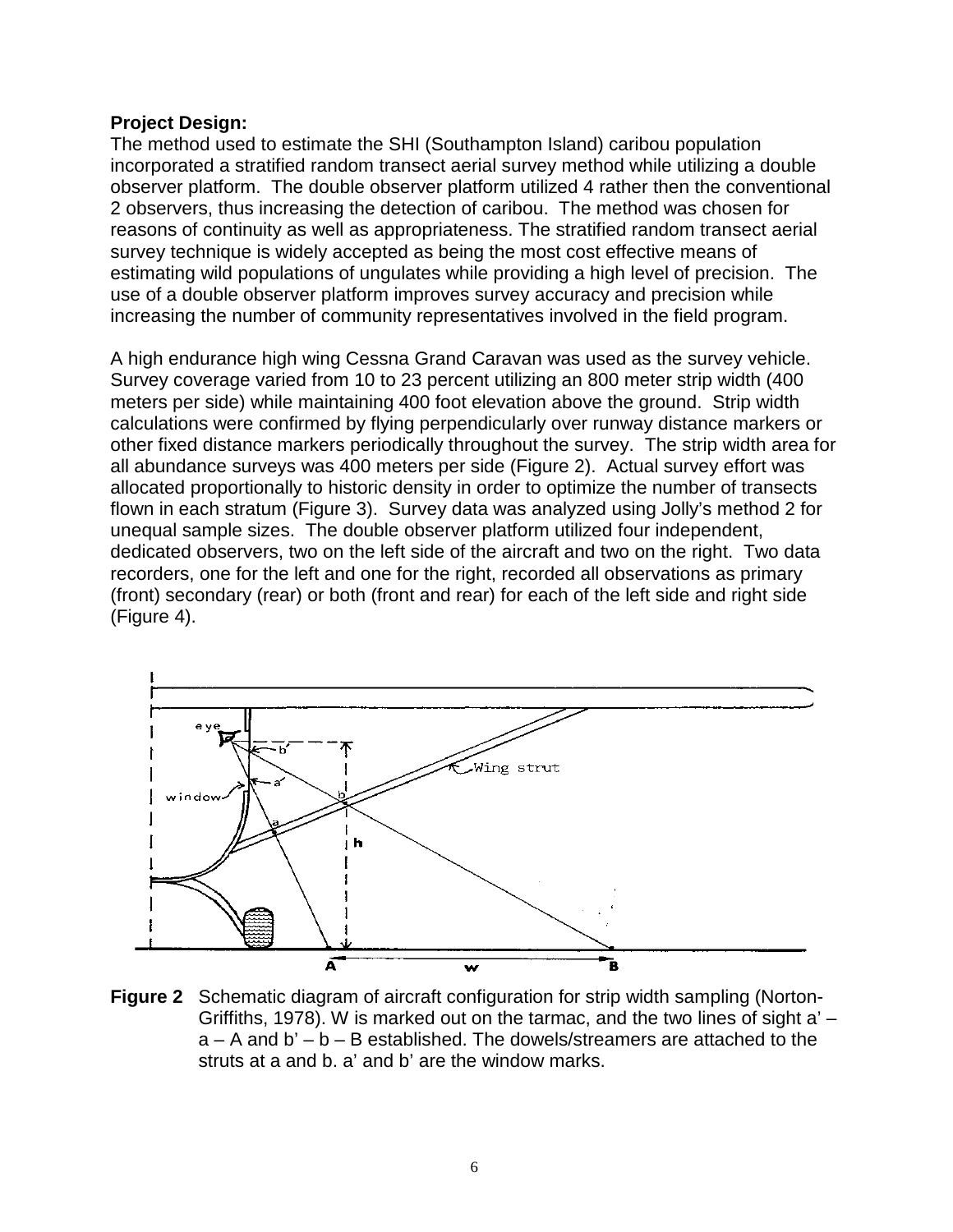

**Figure 3** Caribou density strata of Southampton Island including White Island. Strata used for surveys flown between June 1997 and May 2013.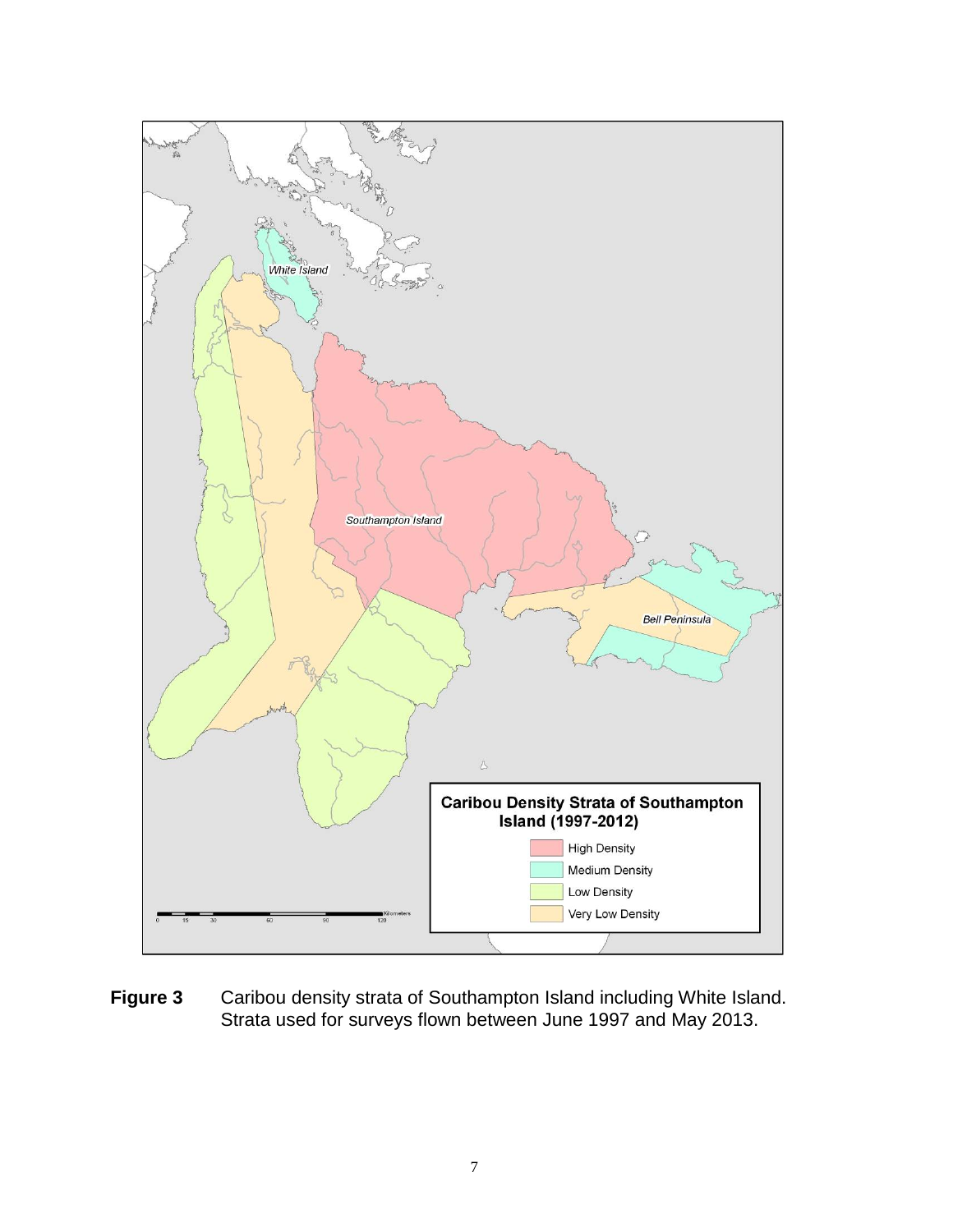

**Figure 4** Observer position for the double observer method employed on this survey. The secondary observer calls caribou not seen by the primary observer after the caribou have passed the main field of vision of the primary observer. The small hand on a clock is used to reference relative locations of caribou groups (e.g. "Caribou group at 3 o'clock" would suggest a caribou group  $90^{\circ}$  to the right of the aircrafts longitudinal axis.).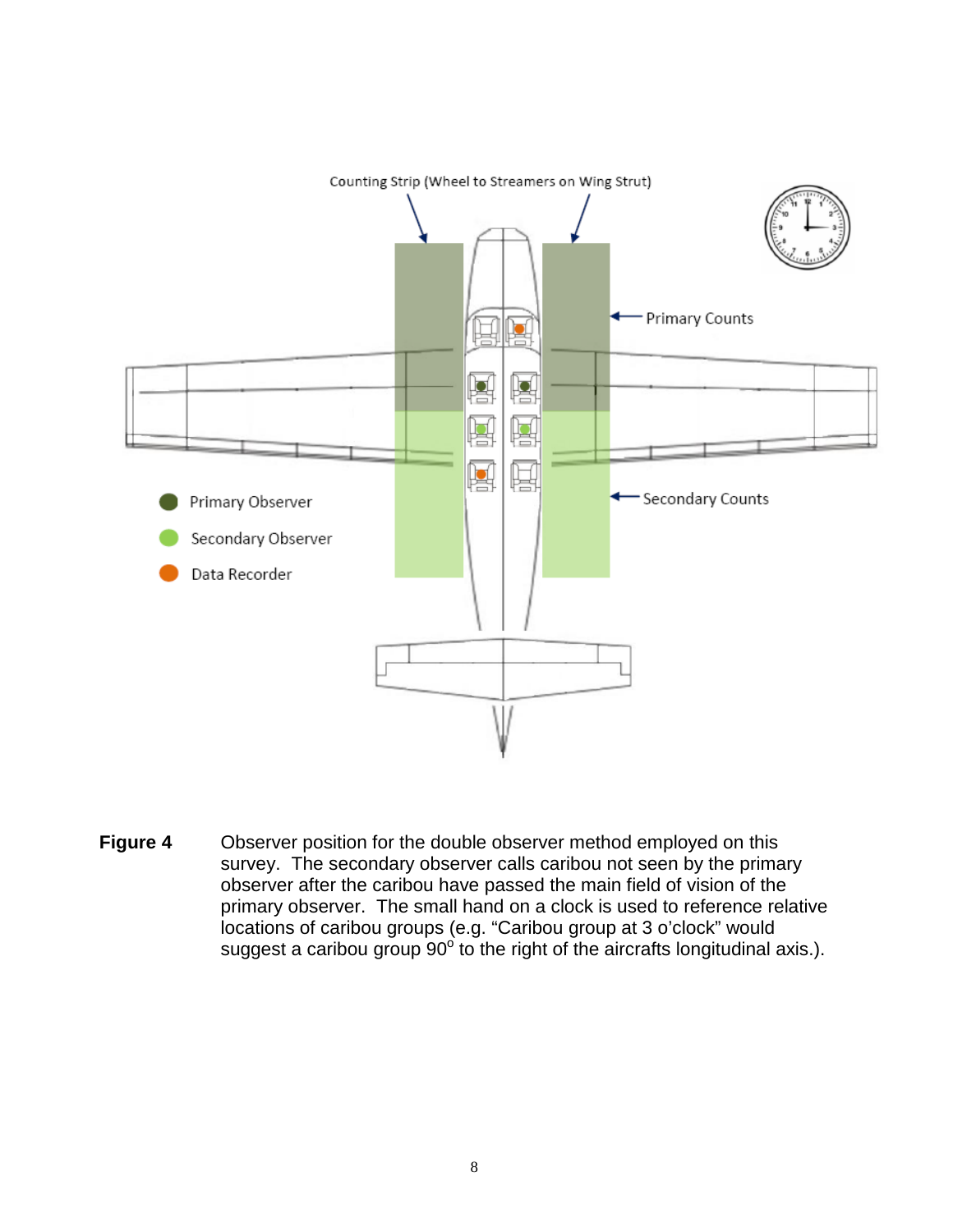#### **Results:**

Susceptibility to disease and parasites due to low genetic heterogeneity has always been a concern since the herds introduction, and was a likely catalyst to the wide spread infection of caribou with *Brucellosis suis* first detected in the population February 2000. Prevalence rates climbing from 1.7% in February 2000 to 58.8% in March 2011 are thought to be responsible for a corresponding drop in pregnancy rates over the same period (Figure 5). Pregnancy rates dropped from a high of 93.1% in February 2001 to a low of 37% in March 2011. Herd trend has followed suit with pregnancy rates dropping from the 30,381 estimate in June 1997 to 17,981 +/- 2,127 (95% CI) in June 2003, 20,582 +/- 3,056 (95% CI) in June 2005, 15,452 +/- 1,858 (95% CI) June 2007, 13,953 +/- 1,790 (95% CI) June 2009, 7,903 +/- 1,261 (95% CI) and finally 7,286 +/- 1,045 95% CI) in May 2013.

The Southampton Island caribou population has declined from 30,381 +/- 3,982 in 1997 to 7,286 +/- 1,045 in 2013 (Figure 6). The estimated subsistence harvest on the Island is 1,500 animals which is believed to be above the maximum sustainable yield of the caribou population. In light of 2011 survey results a TAH was established for the SHI caribou population through a ministerial management initiative for the 2012/13 harvesting season. The TAH was set at 1,000 caribou solely based on the 2011 survey results. The further declines detected in May 2013 led DoE to recommend a TAH reduction to 800 animals. The Coral Harbour HTO is currently discussing this recommendation with a final decision expected before the end of June 2013.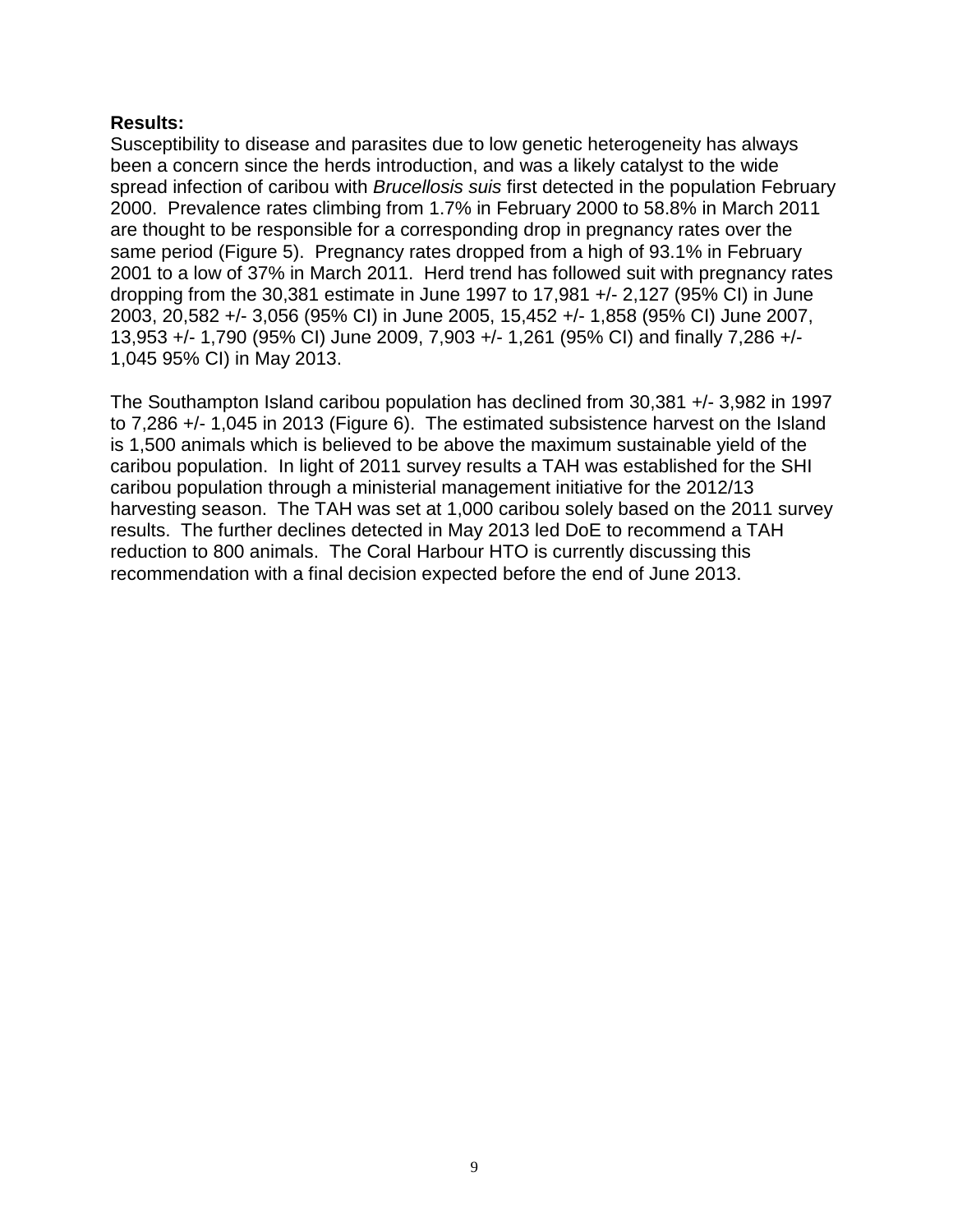

**Figure 5** A history of abundance, pregnancy rates and *Brucellosis suis* prevalence for the Southampton Island caribou Herd originally introduced onto the island from Coates Island in 1968.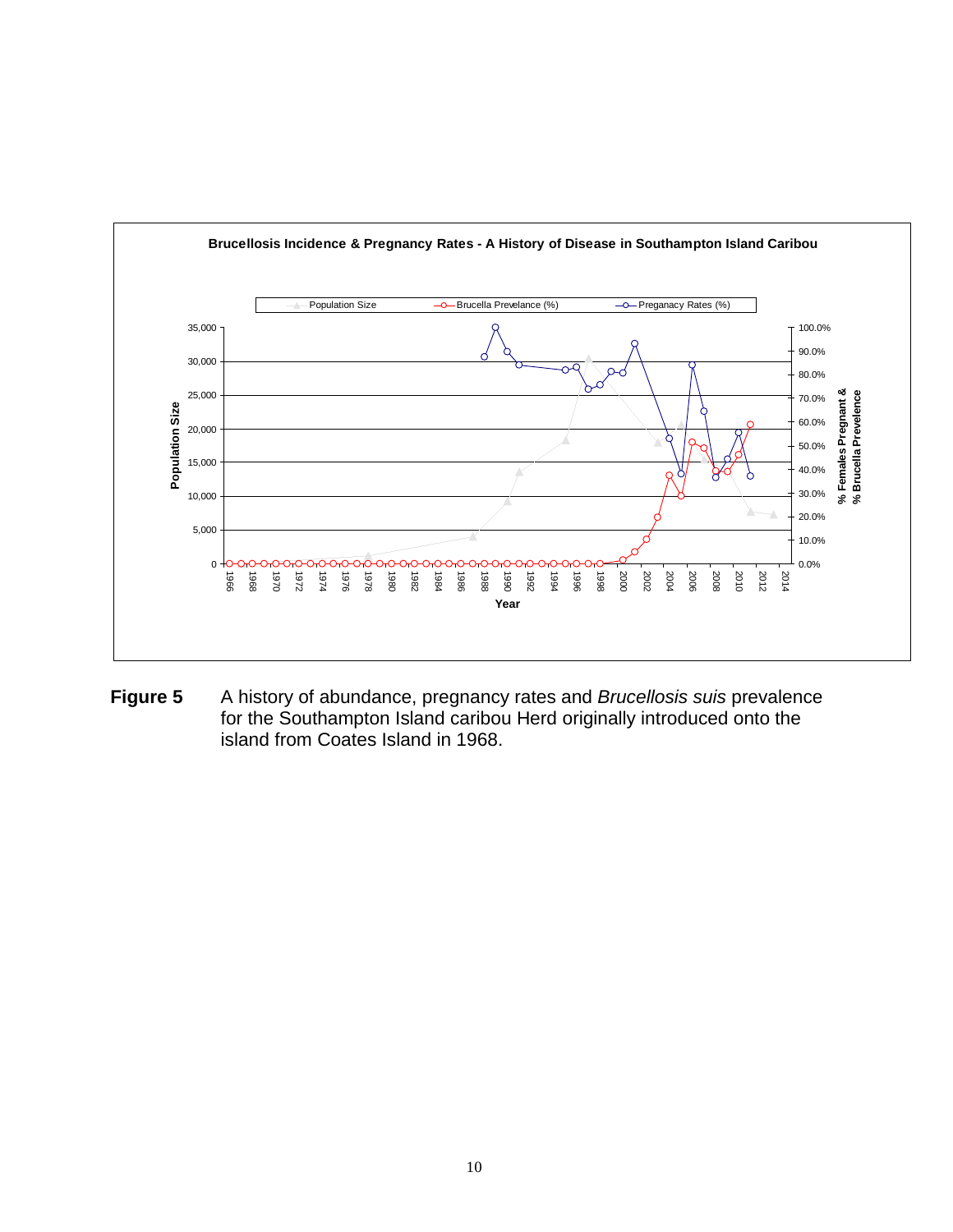

**Figure 6** Survey History of the Southampton Island (SHI) caribou population.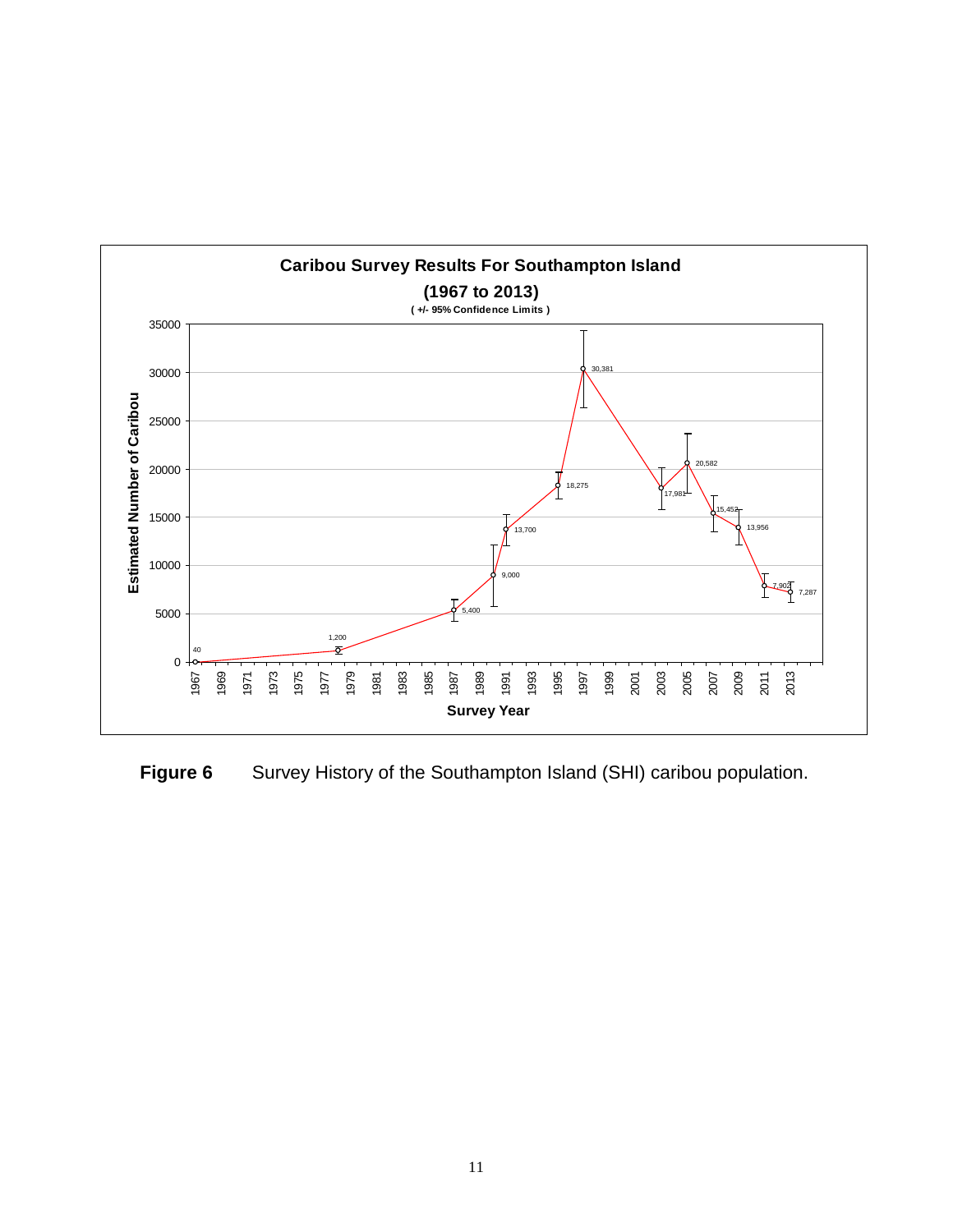# *Harvest History*

Throughout the introduction of caribou onto SHI, wildlife managers and HTOs of the time have proven to have been vigilant in their on-going management of the herd. Management recommendations were largely based on research results particularly population estimates. Despite the continued increases in allowable quota in an attempt to stem the herds rapid rate of increase, in the end the community was simply unable to meet the recommended harvest rates either by subsistence or commercial means. The history of the management of the SHI caribou population reveals a series of responsible research and monitoring with proactive management recommendations being made. The basic needs of the community were simply too small to keep up with the quickly growing caribou population.

In February 1978 the first caribou hunt since the 1968 introduction was carried out on Southampton Island. The quota was set at 25 bulls and was based on observations during a reconnaissance survey flown in 1977 that sighted a total of 172 caribou 79 of which were adult males, 54 adult females and 39 yearlings providing evidence of a sex ratio skewed towards males (Kraft, 1978 "The status of barren ground caribou on Southampton island, N.W.T.). In August 1979 the quota for bulls was increased to 50 largely based on the findings of the November 1978 population survey. Early in 1983 the fist cow harvest was approved with the quota set at 20. Regulations were developed along with this new quota stipulating that 10 cows be harvested in the spring and the remaining 10 in the fall. The harvest quota was raised from 50 to 250 bulls and from 20 to 50 cows based on recommendations following the 1987 population estimate (Heard and Grey, 1987).

Concerns regarding the accidental harvesting of females seem to have led to the removal of the female quota and an increase in the male quota to 300 animals sometime in 1988 when it was clearly indicated in the regulations that; "hunting zone J/2 was restricted to 300 male caribou.". In 1989 recommendations to increase the harvest to 400 caribou of which 100 would be female were made. These recommendations were supported by Doug Heard who indicated the proposed increases were based on sound ecological principles (Renewable Resources Official Correspondence 140 007 005 & 150 001 005, October, 1989). Seasons for this new quota were recommended as being October  $1^{st}$  to October  $31^{st}$  for males and April  $1^{st}$  to May  $31^{st}$  for females. Subsistence harvesting quotas were dropped in 1993 in response to the continued rapid growth of the population reported by Oulett in June 1991.

Interestingly a non sex selective subsistence quota of 1,000 animals was re-instated in 1994 seemingly to offset an increase in the commercial quota from 1,000 to 5,000 over the same period (Junkin, 2003). By 1997, in response to survey results indicating the continued rapid growth of the population to 30,381 +/- 3,982 (95%CI)(Mulders, 1997), concerns about the caribou population exceeding the Islands hypothesized carrying capacity were being realized (Oullett et al 1994, Oullett et al 1993). In response to these concerns the wildlife regulations were once again amended to allow an unlimited non sex selective subsistence harvest and a non sex selective commercial quota of 6,000 caribou.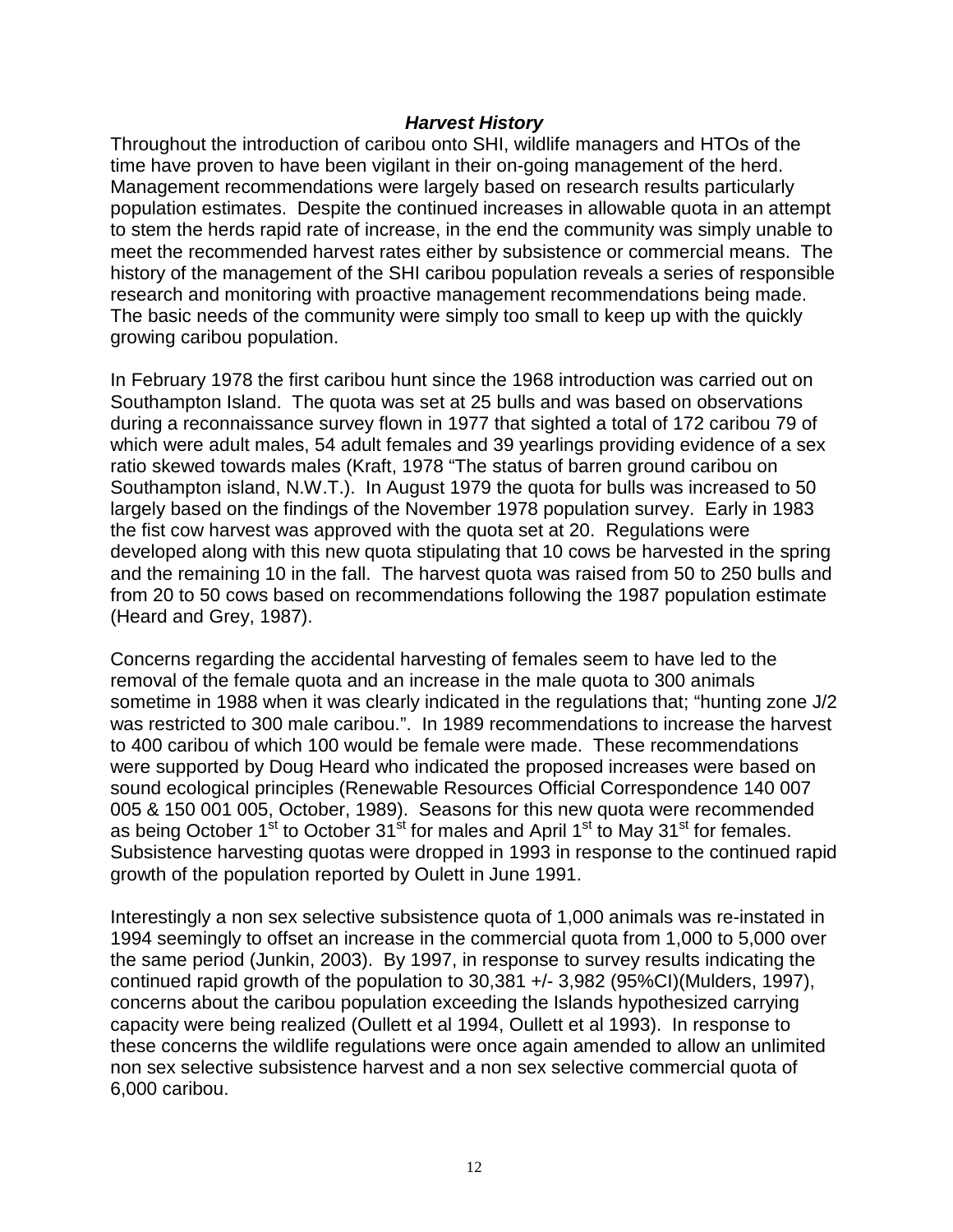The first commercial quotas were established in 1992 and were set at 250 animals (gender breakdown unknown) (Junkin, 2003). It was not until 1993 that five caribou (of unknown gender) were harvested commercially representing the first commercial harvest since the herd's reintroduction from Coats to Southampton Island. Commercial quotas continued to rise to 1,000 animals in 1993, 5,000 in 1994 and 6,000 by 1997 (Junkin, 2003). Since 1993 there has been annual commercial harvests up to and including the 2007 harvesting season and in 2009. These regulated quotas remained in effect until the 2009 harvesting season at which time the Coral Harbour HTO voluntarily reduced the commercial harvest. By 2010 the Coral Harbour HTO restricted all commercial harvesting of SHI caribou, and by the 2012 harvesting season recommended the establishment of a TAH (Total Allowable Harvest) of 1,000 caribou (Figure 5).

The actual harvest of caribou on the Island since their introduction has and continues to be difficult to ascertain. The Nunavut Wildlife Management Board (NWMB) is tasked with the collection of this data through the Nunavut Harvest Study. Unfortunately the collection of subsistence harvest data for this study is based on a voluntary reporting system and as a result yields unreliable estimates. Despite this knowledge gap, and as only one community harvests from this population, subsistence harvest estimates can be made as long as they are treated with caution. In total from 1978 to 2007, an estimated 67,632 caribou have been harvested from Southampton Island, 41,157 or 61% of which were taken for commercial purposes.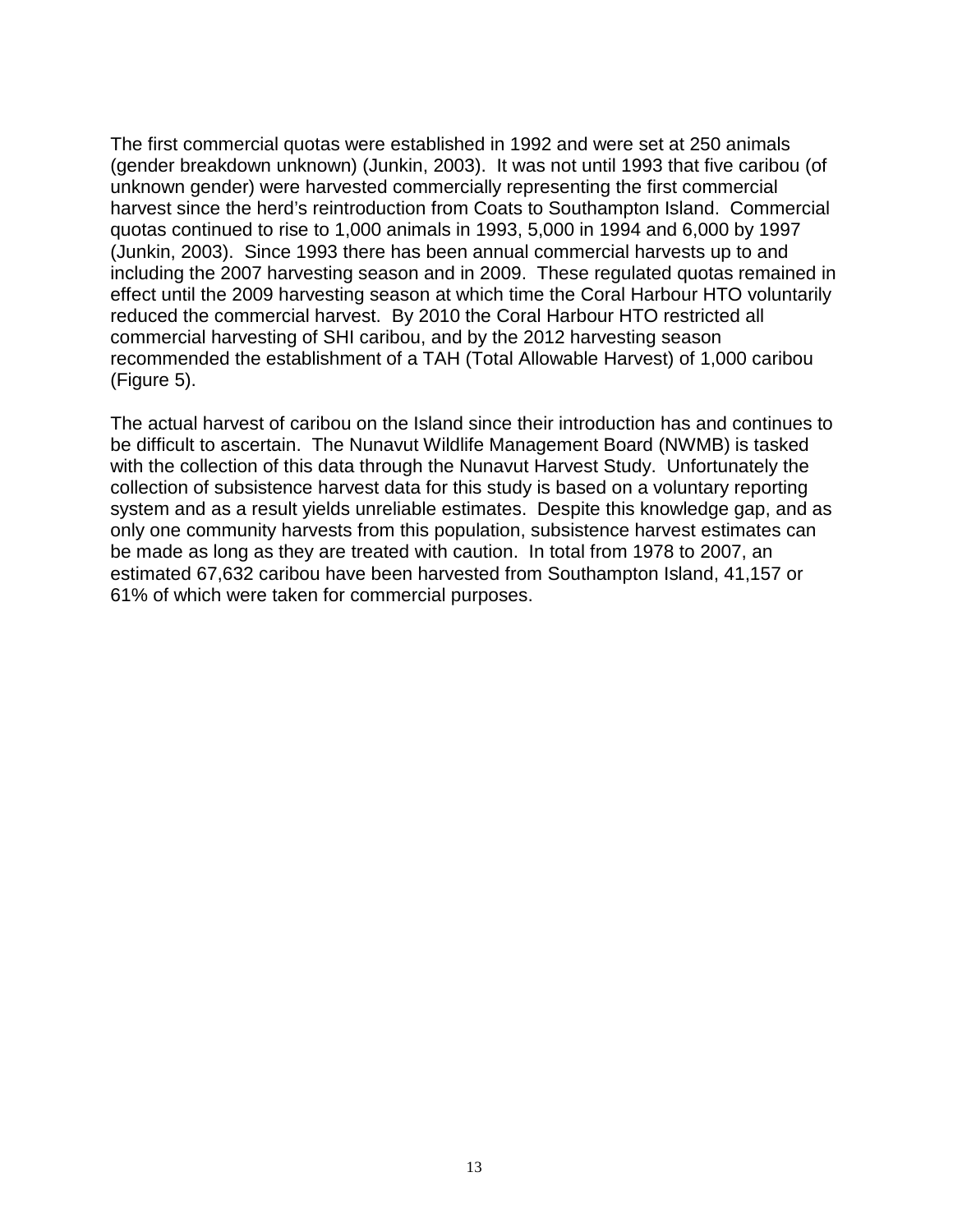

**Figure 5** Estimated harvest rates compared to population estimates and estimated harvest rates.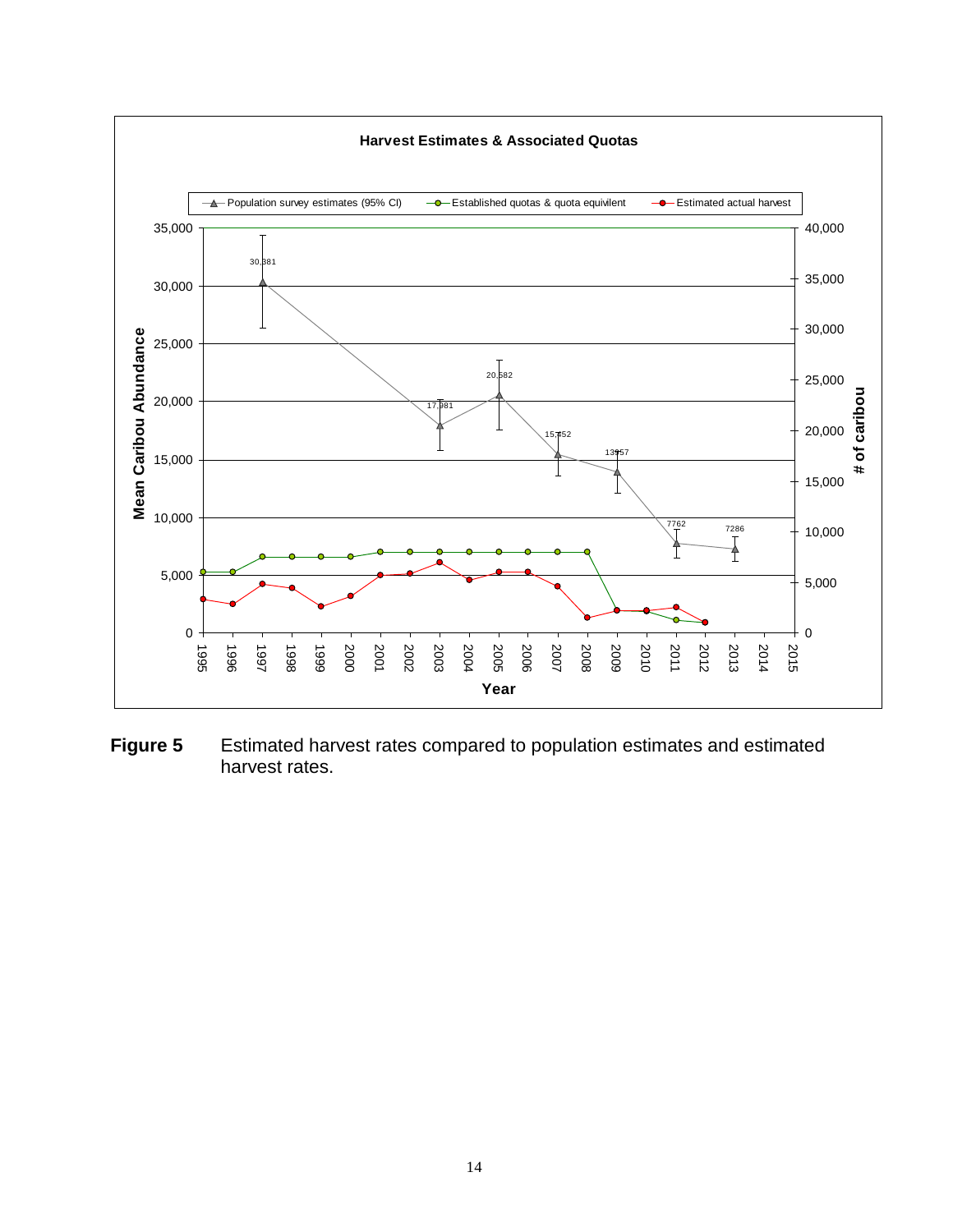#### **Community Consultation:**

The May 2013 population estimate is an important component of a larger management plan drafted by the Coral Harbour HTO and the Department of Environment in the fall of 2011. The goals of the management plan are to provide a long term management framework that will focus on maintaining caribou numbers at or above levels necessary to 1) sustain current and future domestic harvesting needs (primary objective), and, 2) sustain commercial sport hunting needs (secondary objective) and 3) sustain commercial meat sales needs. Meetings were held following each of the 1997, 2003, 2005, 2007, 2009, 2011, 2012 and 2013 surveys. During the meetings all aspects of the surveys and their estimates were discussed within the framework of the management plan. The Coral Harbour HTO and their members strongly request annual population estimates until the sustainability of the harvest has been verified.

#### **Literature Cited:**

- Adamczewski, J.Z., Gates, C.C., Soutar, B.M. and Hudson, R.J. 1988. Limiting effects of snow on seasonal habitat use and diets of caribou (*Rangifer tarandus groenlandicus*) on an Arctic island with limited winter resources. Can. J. Zool. 66: 1986-1996.
- Adamczewski, J.Z., Hudson, R.J. and Gates, C.C. 1993. Winter energy balance and activity of female caribou on Coats Island, Northwest Territories: the relative importance of foraging and body reserves. Can. J. Zool. 71: 1221-1229.
- Dasmann, R.F. 1981. Wildlife Biology. 2<sup>nd</sup> Edition. John Wiley & Sons, Inc. 212pp.
- Donihee, J. and P.A. Gray. 1982. Critical habitat in the Northwest Territories. Can. Comm. Ecol. Land. Classif. Newsletter, No. 12:13-15.
- Gates, C.C., Adamczewski, J.Z. and Mulders, R. 1986. Population dynamics, winter ecology and social Organization of Coats Island caribou. Arctic. 39(4): 216-222.
- Heard, C.D. and Ouellet, J.P. 1994. Dynamics of an introduced caribou population. Arctic. 47(1): 88-95.
- Klein, D.R. 1968. The introduction, increase and crash of reindeer on St. Mathew Island. J. of Wildl. Manage. 32(2): 350-367.
- Leader-Williams, N. 1988. Reindeer on South Georgia: the ecology of an introduced population. Cambridge Univ. Press, Cambridge.
- Ouellet, J.P. 1992. Ecology of an introduced caribou population on Southampton Island, N.W.T., Canada. Ph. D. thesis, University of Alberta, Edmonton. 123pp.